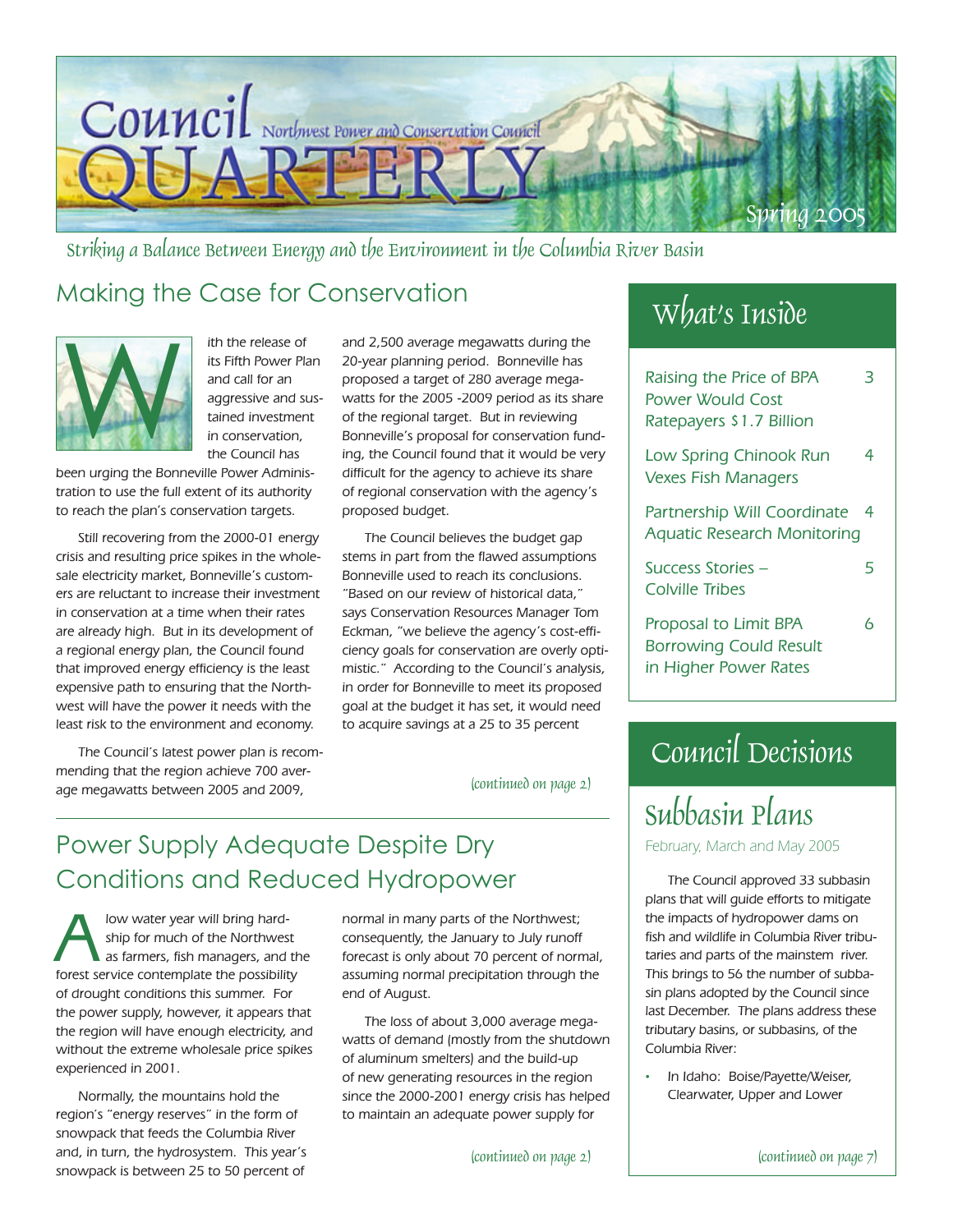### Making the Case for Conservation

### (continued from front page)

cost-efficiency improvement over historical achievements. "We would like Bonneville to come up with a detailed strategy showing how it would accomplish the Council's targets, and a 'back-up' strategy to meet the targets if it is unable to do so at the budget level it is proposing," says Eckman. In a letter sent in April, the Council asked Bonneville to increase its conservation budget, document its success, and develop a contingency plan to assure that the agency acquires its share of conservation by 2009.

Another troubling sign for the Council is that Bonneville's measurement for cost-efficiency seems to be the lowest first-year cost per average megawatt. But, notes, Eckman, "The cost of conservation resources is upfront; you pay more for savings and benefits that are realized later on." Measuring the effectiveness of conservation acquisition programs based on their cost per first-year savings is, according to Eckman, misleading. The Council's analysis found that although lost-opportunity conservation resources (conservation available only when new buildings are built or new appliances purchased) have a

"Conservation costs less than new resources and even protects consumers from drastic rate increases." *Melinda Eden, Council Chair*

high cost per average megawatt initially, they are still cost-effective over the life of the measure. The Council's plan recommends achieving half of its targeted amount of conservation through lost-opportunity resources.

' he Council believes that Bonneville's rate discount program could be an effective tool to achieve cost-effective conservation. Properly designed, this program encourages utilities to acquire conservation. Expanding this program would reward those customers that share in the

cost and responsibility for acquiring conservation, and it also gives Bonneville a way to make up any shortfalls without imposing those costs on other utilities.

The Northwest's past record on<br>
achieving conservation is impressive: between 1980 and 2002, Bonneville and utility-funded programs achieved about 1,500 average megawatts of savings. The cost for this conservation was 60 percent of the cost of power from new power plants. Another 1,000 average megawatts was achieved through better building codes and appliance standards.

Perhaps one of the best arguments for a sustained investment in conservation is that it will simply be there when it is needed. This year's unusually low precipitation is yet another reminder of the importance of planning for the unexpected downturn. "Conservation costs less than new resources and even protects consumers from drastic rate increases," says Council Chair Melinda Eden. "We would be failing our responsibility to the public if we didn't fight for it."  $\boxed{\text{CQ}}$ 



# Power Supply Adequate Despite Dry Conditions

### (continued from front page)

the region. The Northwest has about 1,200 average megawatts of surplus energy generating capability, and according to John Fazio, senior power systems analyst, "The regional power supply looks good, but it's likely the poor water conditions will reduce the Bonneville Power Administration's revenues from spring and summer energy sales." This means electricity prices are also likely to rise, although consumers probably won't see the increases until next year.

Although reservoir levels should be at the levels prescribed by the federal government's guidelines for hydropower operations by the end of summer, the biological opinion flow objectives (intended to assist the migration of threatened and endangered salmon and steelhead) will not be met.



Another possible consequence of the poor water year may be in transmission bottlenecks. Because the Northwest relies on the hydrosystem for much of its energy, the normal transmission pattern centers on electricity flowing from dams. When the hydrosystem generates less electricity than usual because of lower runoff, other generation, at different locations, would be tapped, perhaps stressing the transmission system and affecting its transfer capability.

The Bonneville Power Administration is in the process of evaluating its financial status with regard to the dry year and expects to complete the results of its analysis sometime this spring. **CQ**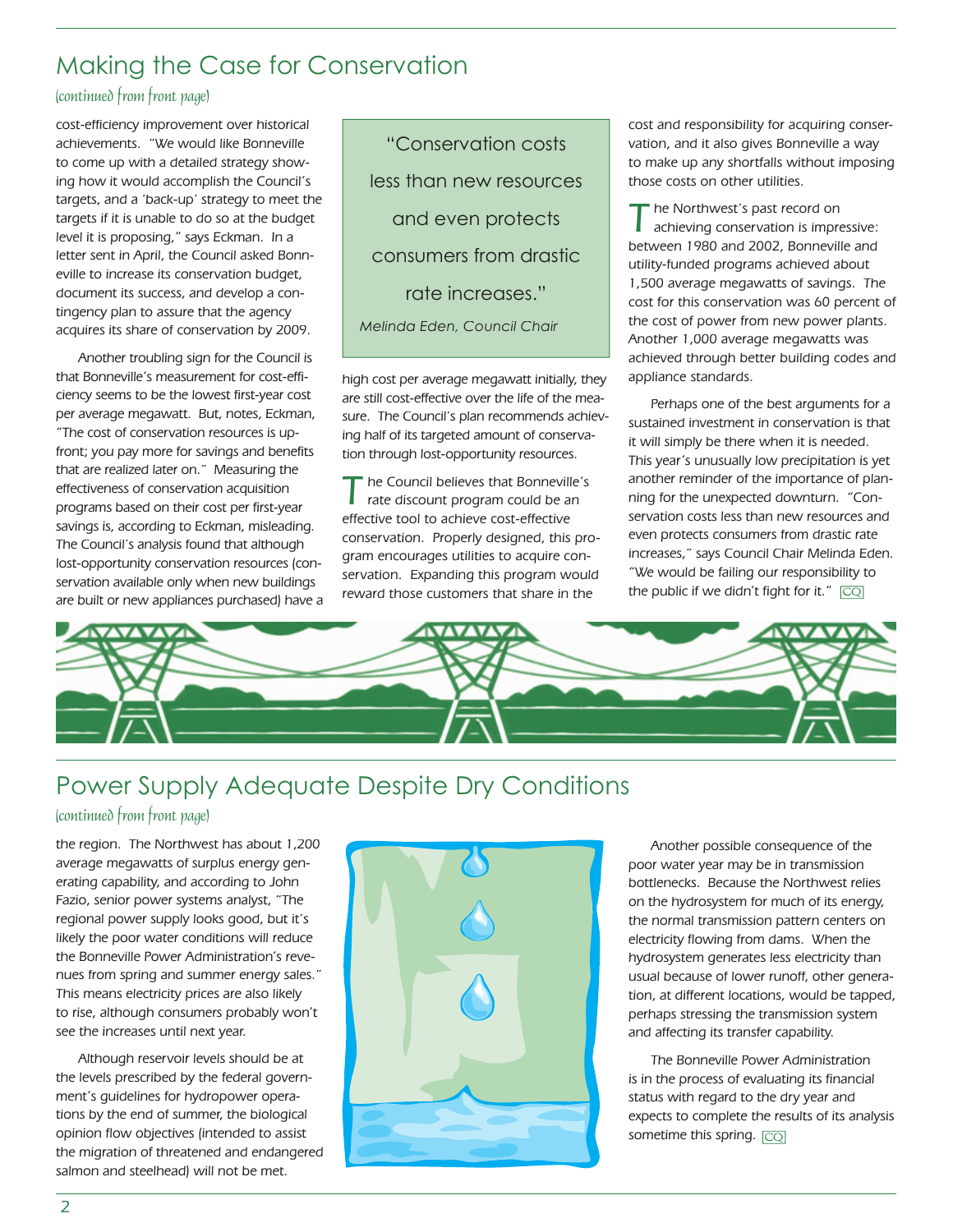### Council Analysis: Raising the Price of BPA Power to Market Rates Would Cost Region's Ratepayers \$1.7 Billion

I f the Bonneville Power Administration is forced to sell electricity at average wholesale market rates, as the Bush Administration proposed in January, f the Bonneville Power Administration is forced to sell electricity at average wholesale market rates, as the Bonneville's rates would jump up 65 percent and cost the region's ratepayers about \$1.7 billion, according to an analysis by the Council's Power Division staff.

"The impacts on consumers' electricity rates would be similar to those of the West Coast energy crisis of 2000 and 2001, and those rate increases bludgeoned the Northwest economy," Council Chair Melinda Eden of Oregon said. "Our economy has not rebounded, and to impose a rate increase that amounts to a penalty on Northwest ratepayers would be ill-advised and unfair."

Bonneville, a division of the federal Department of Energy, sells electricity generated at 31 federal dams and one nonfederal nuclear plant. The power is sold at a price equal to the cost of its generation. The Bush administration's proposal would force Bonneville, a self-financing agency, to raise its rates to nearly the wholesale market price of electricity. The additional revenue would flow to the Treasury to help balance the federal budget, according to Energy Secretary Samuel W. Bodman in testimony before the House Energy and Commerce Committee on February 9.

According to the Council's analysis, a 65-percent increase in the price of electricity sold by Bonneville translates to an average 39-percent increase in the rates paid by consumers. That is because electricity is just one component of electricity rates, and there is no similar proposal to raise the cost of other components such as the cost of power transmission and distribution.

The 39-percent increase for consumers translates to an average increase of \$24 per month in residential electricity bills for customers of public utilities that buy their power from Bonneville and \$10 per month for customers of investor-owned utilities.

The result would be a \$1.7 billion increase in the cost of electricity to the region's consumers, a corresponding \$1.3 billion decrease in regionwide personal income as consumers spend less on other goods and services, and more than a \$300 million decrease in federal and state personal tax receipts. Other effects include the potential loss of 13,000 jobs throughout the region, particularly in energy-intensive industries. Because of high energy prices and low metal prices, only three Northwest smelters are operating currently, and those are at limited production.

The analysis is based on calculations of the increased cost of electricity and calculations of how changes in expenditures for

electricity filter through the economy. The analysis points out that Bonneville is in a unique position with its legal responsibility to serve all of the load that public utilities choose to place on it, and also being a regular participant in the wholesale market as a seller of low-cost surplus electricity and a purchaser of market-priced power on behalf of its customer utilities. If Bonneville were forced to raise its rates, it may lose sales to other power providers. That would mean Bonneville would have more power to sell into the wholesale market, where prices are deregulated. This could have a significant impact on prices. According to the analysis: "Private participants in the market would see increased competition from a huge supplier that is an agency of the federal government and has enough market power much of the time to influence prices to its own advantage. This likely would be a serious setback to the viability and competitiveness of the very market that the [Bush administration's] proposal is relying on to price Bonneville's power."

The Northwest congressional delegation and other influential members of Congress continue to express strong bipartisan opposition to both the rate-increase proposal, and a companion proposal to limit the amount of money Bonneville can borrow for construction projects (see related article). CQ

# Summary of Effects of Bonneville Charging Market Rates

### Change in Regional Electricity Costs:

- \$1.4 billion increase in cost of power from Bonneville
- \$300 million increase in cost of power to residential and small farm IOU customers
- Total: \$ 1.7 billion total increase (spread over three years)

#### Effect on the Regional Economy:

- \$1.3 billion decrease in personal income
- 13,000 decrease in regional jobs
- Additional effects on aluminum and other energy intensive industries
- Decreased income and jobs in other regions

#### Effect on Tax Receipts:

- \$217 million decrease in federal personal income tax revenues
- Additional loss in federal revenues from corporate taxes
- \$59 million decrease in state personal tax revenues
- Additional loss in state revenues from corporate taxes

#### Effect on Utility Rates and Consumer's Monthly Electricity Bills

| Utility Type/<br>Customer Type | Increase<br>In Rates | Increase in Monthy<br>Residential Bill |
|--------------------------------|----------------------|----------------------------------------|
| Consumer-Owned Average         | 39 percent           | \$24                                   |
| <b>IOU Exchange Customer</b>   | 13 percent           | \$10                                   |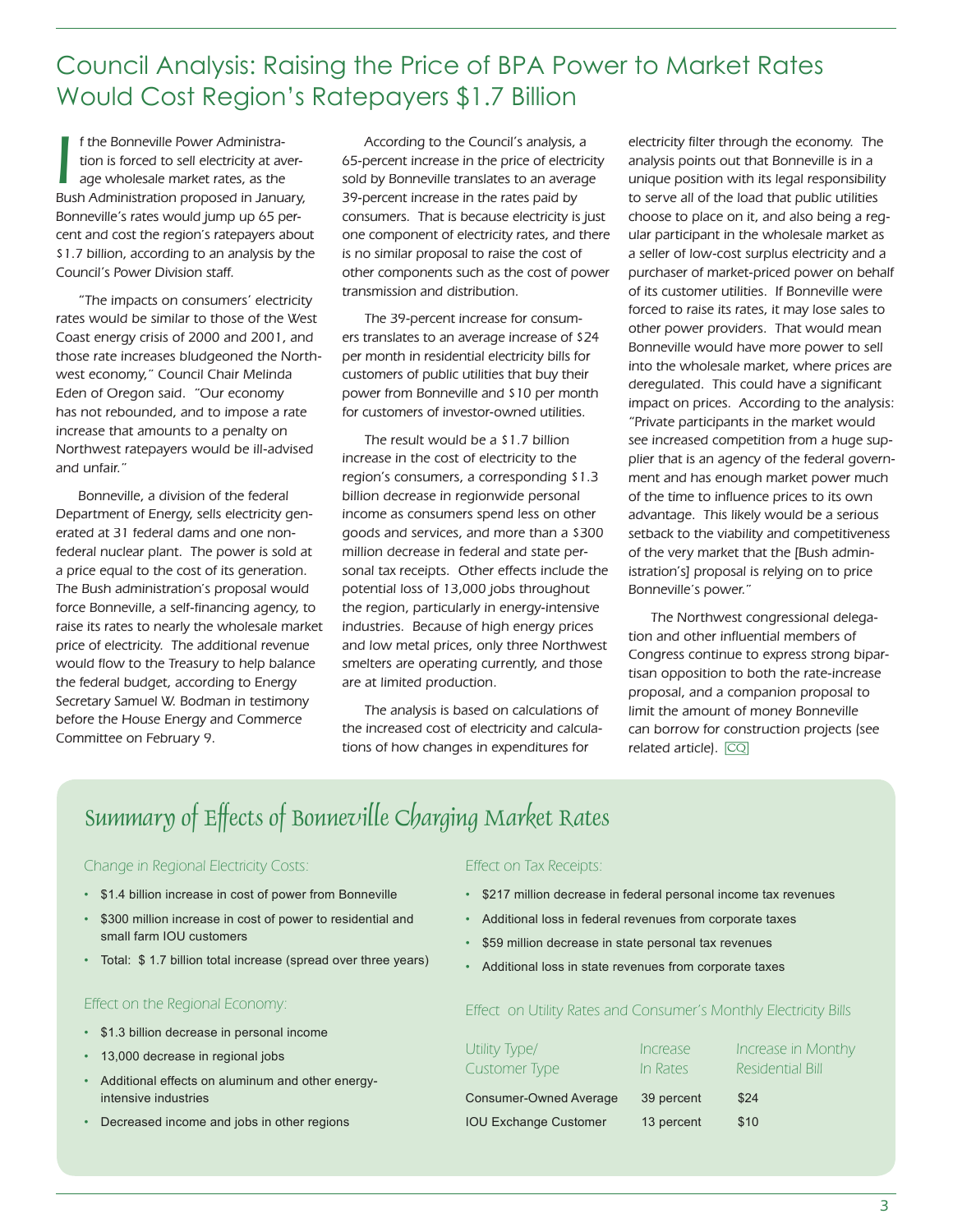### Low Spring Chinook Run Vexes Columbia Fish Managers

Ith the spring Chinook salmon<br>
return to the Columbia River<br>
Basin running at less than half return to the Columbia River its forecasted amount by the middle of May, fish managers were going back over the calculations they made last winter and searching for clues to the low return.

While the Northwest Power and Conservation Council has no direct fish management or river operations authority, the Council promulgates a program to mitigate the impacts of hydropower dams on fish and wildlife, a program implemented by federal river and power authorities, and has been receiving regular monthly updates on run-size forecasts, inriver harvest and actual returns since January. In mid-May, Pete Hassemer of the Idaho Department of Fish and Game continued his monthly briefings for the Council, as did John Fazio of the Council staff who has been monitoring and analyzing the impacts to electricity generation from the below-average precipitation and river runoff so far in 2005.

Through May 11, about 54,000 spring Chinook were counted at Bonneville Dam, compared to the 10-year average of 123,941 through that date, Hassemer said. The run had been forecasted at more than 250,000 fish, but it appears the run will be between 74,000 and 89,000 fish. Fazio said the mid-May Columbia River runoff forecast at The Dalles Dam was 74.7 million acre-feet, or about 70 percent of average.

He said power shortages will not be a problem, however, because the Northwest has an ample supply of electricity from sources other than hydropower. In fact, the region has a 1,250 average-megawatt surplus — enough for a city the size of Seattle.

"The issue is price, not supply," Fazio said. Most of the surplus is at thermal power plants, primarily those that burn natural gas, and it is more expensive than hydropower.

Hassemer said the 2005 return of spring Chinook and steelhead is unusual in several respects in addition to the low numbers of fish. For example, the bulk of the run entered the river about two weeks later than usual — mid-April instead of late March — and a significant segment of the run — predominantly five-year-olds that return in the first 10 or so days of May — are virtually non-existent. As well, returns to the Willamette River and other lower-Columbia tributaries appear to be a little closer to forecasted amounts than upriver fish — those that spawn in tributaries of the Columbia and Snake rivers.

The annual return of three-year-old spring Chinook "jacks," usually a reliable predictor of the next year's return of four-year-olds, which typically make up the bulk of the run, appears to have failed in 2004 as an indicator of the size of the 2005 run. Fish managers in Washington, Oregon and Idaho are reviewing their modeling techniques in light of the apparently inaccurate forecast, Hassemer told the Council. He added that the jack count so far this year is ominously low — just one-fifth of the 10-year average, and that could indicate another low return next year.

One segment that always is a reliable indicator of the overall size and timing of the spring Chinook run, fish returning to the Rapid River Hatchery in Idaho, have come and gone on their usual schedule — in low numbers, he said. "That's telling us there is not a large number of fish stacked up somewhere" in the estuary or ocean, he said. This suggests the run is not merely delayed, as some have speculated.

It is not clear why the run is so low this year. Some have suggested that ocean conditions deteriorated, but Hassemer said he was not aware of any noticeable shifts in the ocean environment. Poor habitat conditions in the drought year of 2001, when the parents of the wild fish returning this year would have spawned, could be a factor. Hassemer said biologists will have to wait until the run is completed — typically that is in mid-June — to learn where the fish returned before speculating further on causes.

It is likely that the inability to pinpoint a cause or causes for the low return of 2005 will be a factor in Council decisions on future salmon and steelhead research and monitoring efforts. CQ

### Partnership Will Coordinate Aquatic Research Monitoring

fficials representing the North-<br>
vest Power and Conservation<br>
Council, regional federal agen-<br>
ciss and Columbia Biver Indian tribes gath west Power and Conservation cies and Columbia River Indian tribes gathered in March to praise a first-ever agreement to coordinate environmental monitoring of hundreds of projects to improve fish and wildlife habitat and survival in the Pacific Northwest.

Better coordination of monitoring among the state, federal, and tribal projects will lead to better understanding of project results and improved decisionmaking.

The 19 member organizations of the Pacific Northwest Aquatic Monitoring Partnership were honored at a Council meeting by Council Chair Melinda Eden, Rob Walton, assistant regional administrator of the National Marine Fisheries Service, and Olney Patt, Jr., executive director of the Columbia River Inter-Tribal Fish Commission (CRITFC).

"By improving communication and sharing resources, the scientific credibility of our efforts on behalf of fish and wildlife will improve and the use of limited amounts of funding will become more cost-effective and credible," Eden said.

Walton said he, too, appreciated the potential cost-effectiveness of the partnership, and said such volunteer efforts among agencies and tribes "can be particularly

effective when they focus on common goals and objectives."

Patt said the CRITFC tribes "are very happy that this effort has come to this point." He said the tribes "have long seen the value of shared information and collaborative efforts in the fish and wildlife recovery business." He said effective monitoring is crucial to effective subbasin planning, referring to the tributary plans developed by citizens, agencies, tribes and the Council to direct implementation of the Council's Columbia River Basin Fish and Wildlife Program in the future.

The partnership website is www.reo. gov/pnamp. CQ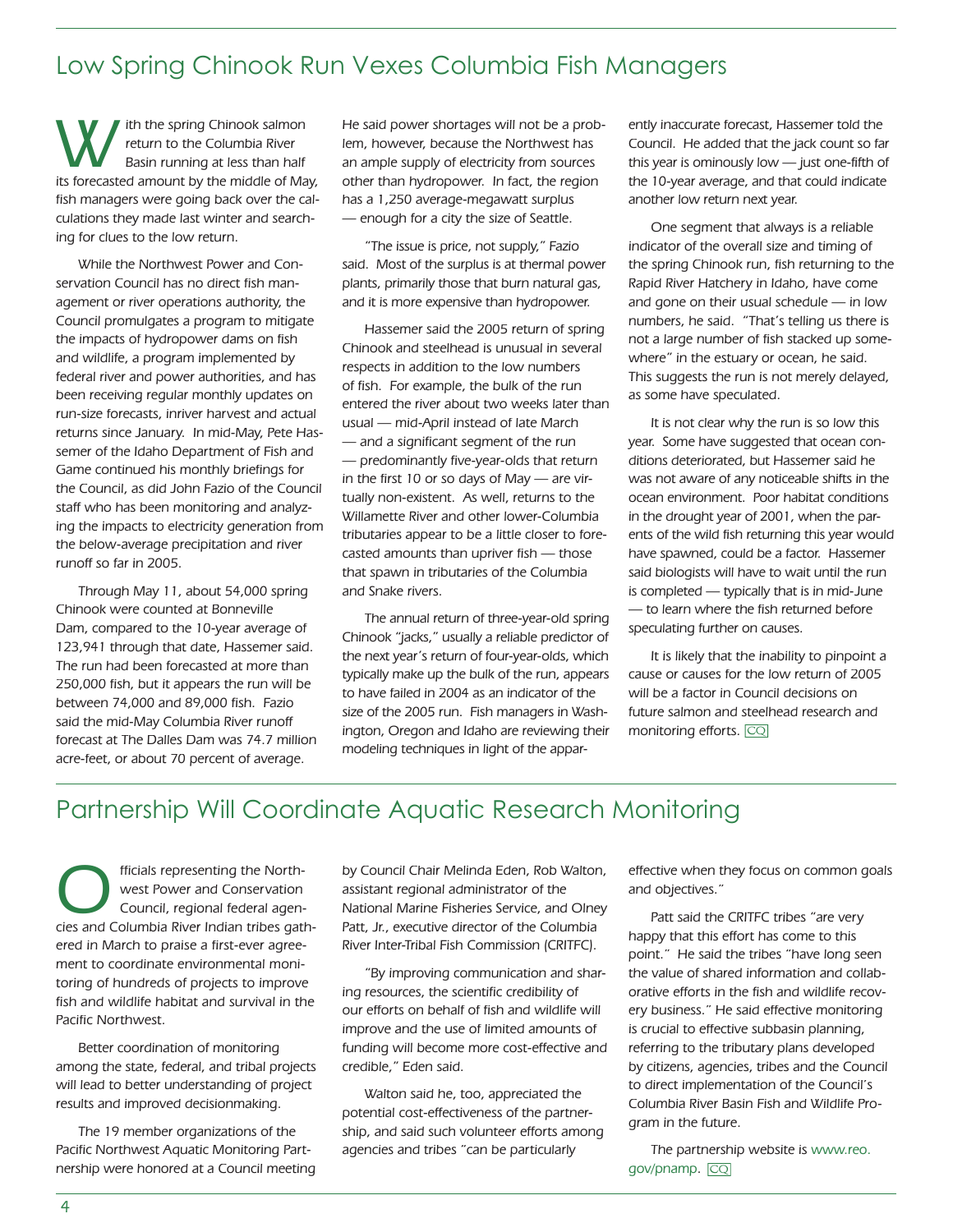# Success Stories – Colville Tribes

# Colville Tribes' Wildlife Mitigation Program

Sefore the building of the Grand<br>
Coulee (1941) and Chief Joseph<br>
(1955) dams, the country in north<br>
Contral Washington State Was an open and Coulee (1941) and Chief Joseph central Washington State was an open and lonely country. Relatively primitive and isolated in many places, its human demands consisted mainly of limited ranching, historical and cultural Indian use, and modest recreation. But its diverse habitat sustained a rich variety of wildlife. With the construction and operation of the dams, over 88,000 acres of wildlife habitat bordering the Columbia River and its tributaries were essentially destroyed forever.

While these losses can never be fully recovered, the Colville Confederated Tribes' Wildlife Mitigation Program works to protect and maintain some of the few remaining portions of grassland, shrub-steppe, mixed range, riparian, and conifer forest/ savanna habitat that are still in fair-to-good condition. Their goal is to preserve an area large enough to protect larger wildlife species, with additional surrounding land to act as a buffer and provide connection to other habitat.

Development of the hydrosystem changed approximately 151 miles of the free-flowing Columbia River to an 80,000 surface-acre lake for Grand Coulee Dam, and 51 miles of the river into a regulated reservoir for Chief Joseph Dam. The area lost to some anadromous fish species represents approximately 10 percent of the spawning areas for steelhead, Chinook, coho, sockeye, and chum salmon in the Columbia River Basin. The loss of salmon runs to the upper Columbia River following construction of Grand Coulee and Chief Joseph dams was devastating to the Colville Tribes. In addition, the reservoirs flooded critical, low elevation habitat for deer and many other wildlife species vital to the tribes' livelihood.

In 1990, the Council recommended fund-<br>ing the mitigation program as part of its ing the mitigation program as part of its fish and wildlife program. The Bonneville Power Administration directs a portion of its electricity revenues toward the Council's fish and wildlife program to mitigate the



losses from hydropower development. Since then, the land acquired by the tribes has grown to include four separate ranches and several separate parcels of land. All the lands—approximately 25,501 acres—are similar in habitat type to those inundated by the dams. The tribes are currently working to acquire an additional 18,360 acres in an easement on the west side of the Colville Reservation. The lands are managed to protect, restore, and enhance the

critical winter habitat for big game, sharptailed grouse, and other wildlife.

"We began with modest acquisitions of land and we've grown to manage over 42,000 acres of land," says Matt Berger, project manager. "Our goal is to continue to acquire suitable lands to mitigate hydropower impacts for the preservation of the tribes' and region's wildlife resources."



*Mule Deer*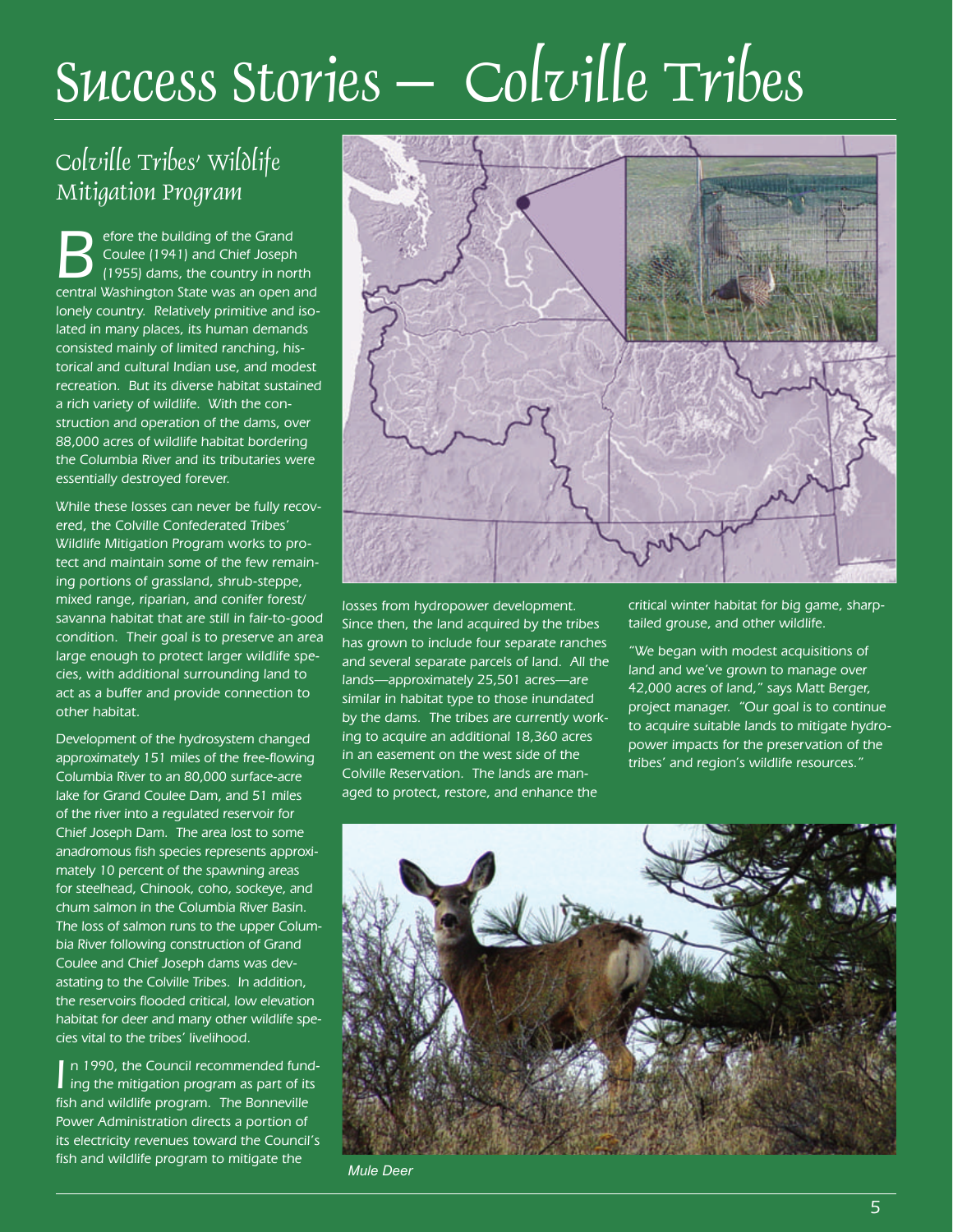Administration Proposal to Limit Bonneville's Borrowing Authority Could Result in Higher Power Rates

The Bush administration, which<br>
proposed in February to force the<br>
Bonneville Power Administration<br>
to increase its electricity rates to concept proposed in February to force the to increase its electricity rates to generate more money for the federal Treasury, also proposes to increase the types of financial transactions that would be counted against Bonneville's federal Treasury borrowing authority debt limit. Ironically, in addition to restricting Bonneville's access to capital and decreasing its ability to make system improvements, the effect also could be to force Bonneville to raise its rates — in this case to help pay down existing debt in order to make room for new borrowing, according to an analysis by the Council's Power Division staff.

Not yet a formal proposal, the vague language of the administration's announcement in its budget overview document refers to "certain non-traditional financing transactions" that are "similar to debt-like transactions." The target apparently is debt issued by nonfederal parties and backed by Bonneville. By including this so-called thirdparty debt under the federal borrowing cap, Bonneville could be forced to retire portions of its existing debt more quickly in order to make room under the cap for necessary new investments, particularly in the transmission and hydropower systems. Raising additional revenues to retire the debt likely would mean raising rates, according to the analysis.

Bonneville's existing third-party debt totals \$6.5 billion. The majority of it — \$6.1 billion — is the remaining debt for construction of nuclear power plants — completed and uncompleted — that began in the 1970s. Bonneville also has used third-party debt to finance transmission lines, energy conservation and renewable power resources.

The \$6.5-billion third-party debt is the largest component of Bonneville's \$13.1 billion debt total. The other components are 1) \$2.9 billion in U.S. Treasury debt for capital projects, primarily for construction of the regional high-voltage transmission system, energy conservation, and construction projects related to fish and wildlife mitigation, and 2) \$3.7 billion in federal appropriations debt that is reimbursed, with interest, by Bonneville to the federal Treasury on longterm repayment schedules. The Treasury

"The practical effect of the administration's proposal would be to limit Bonneville's future investments." *Council Analysis*

debt, which comprises bonds issued by Bonneville to the U.S. Treasury, is intended to finance investments in the power and transmission system. This Treasury debt is limited by law to a total of \$4.45 billion. Federal appropriations, on the other hand, are funds that Congress provides to federal agencies, usually on an annual basis, that finance their operations. In this case, Congress appropriated funds to the U.S. Army Corps of Engineers and the Bureau of Reclamation to finance the construction of the federal hydropower dams in the Columbia River Basin, and Bonneville is obligated to pay back most of that cost — on average, 77 percent, which represents the hydropower portion of the authorized purposes for the multiple-purpose federal dams. This appropriated debt was refinanced in 1997 at then-current market interest rates of about 7 percent.

Apparently, the administration proposes to include new third-party debt in the \$4.45 billion Treasury debt limit. Bonneville currently has \$2.9 billion of this Treasury debt outstanding, which reduces the available new debt to \$1.55 billion.

the available amount of borrowing authority also is affected by Bonneville's repayment schedule. Bonneville pays off a portion of its debt every year while also issuing new debt. Before the administration announced its intention, Bonneville planned to spend \$228 million per year between 2005 and 2010 to pay down its existing debt while issuing new debt of \$517 million per year. At this rate, Bonneville will reach its debt ceiling between 2009 and 2010. For the past several years, Bonneville has accelerated the repayment of its existing debt in order to create more room under the cap. Bonneville already has refinanced some of its

third-party debt, and a total of \$1.1 billion of its Treasury debt has been retired early. The savings from refinancing are being used to pay down the bonded Treasury debt in order to make more room available under the debt cap. Bonneville has plans for early retirement of another \$461 million through 2012.

Perhaps in recognition of the fact that its proposal would squeeze Bonneville's debt limit, the administration also proposed to add \$200 million to Bonneville's Treasury borrowing authority. But given Bonneville's current borrowing plans and repayment schedule, this would add only one year to the date when the borrowing authority would be exhausted, according to the Council's analysis. Successful refinancing of existing debt could push the date to 2013, Bonneville has stated.

The practical effect of the administration's proposal would be to limit Bonneville's future investments and increase competition for increasingly scarce funding at a time when substantial investments are needed in the aging transmission system, in renewable resources and conservation, and in capital projects to improve fish and wildlife survival. According to the Council's analysis, if the administration is successful, Bonneville's access to capital would be restricted, capital investments would decline, and the agency might have to raise its rates in order to pay cash for some investments that otherwise would have been financed through borrowing.

If so, then investments that don't produce revenues for Bonneville, such as investments in projects to increase fish and wildlife survival, likely would be the first cut. Needed investments in transmission and the hydropower system, which have been delayed in recent years, could be delayed further, and that could affect the reliability, adequacy and efficiency of the Northwest power supply and increase its cost in the future, according to the analysis.

The administration's proposal for Bonneville's third-party debt, like the proposal to force Bonneville to charge marketbased rates for its power, was roundly criticized by members of the Northwest congressional delegation. CQ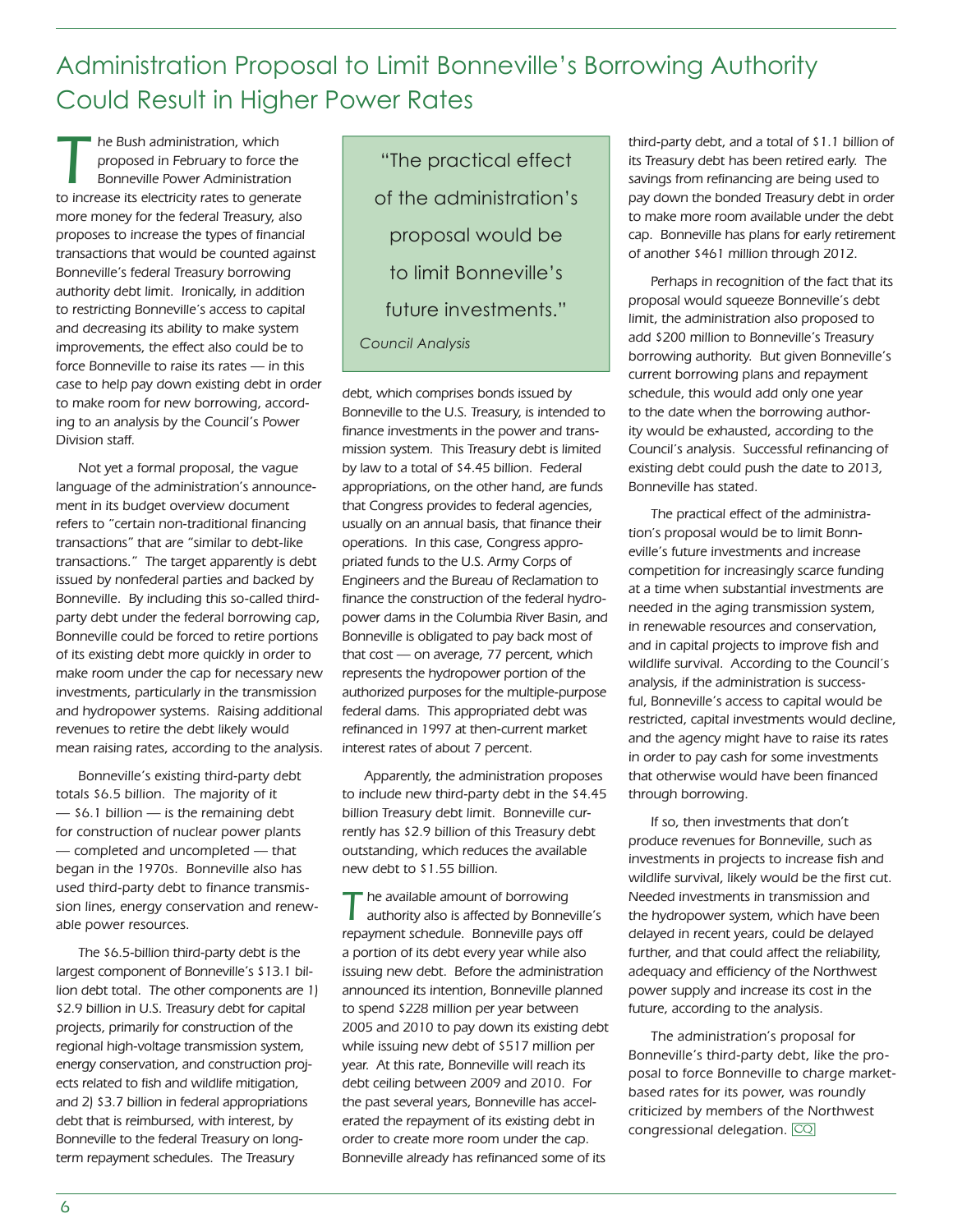# Calendar

#### Calendar of Council Meetings and Other Events:

| June 14-16:   | Northwest Power and Conservation Council. Portland, Oregon. Information at www.nwcouncil.org.                                                     |
|---------------|---------------------------------------------------------------------------------------------------------------------------------------------------|
| June 19-26:   | International Forest Vegetation Conference. Corvallis, Oregon. Information at www.outreach.cof.orst.edu.                                          |
| July 7:       | Public Power Council Executive Committee. Sheraton Inn at the Airport, 8235 N.E. Airport Way, Portland.<br>Information at www.ppcpdx.org.         |
| July 12-14:   | Northwest Power and Conservation Council. Portland, Oregon. Information at www.nwcouncil.org.                                                     |
| July 21-22:   | Columbia River Inter-Tribal Fish Commission. Lapwai, Idaho. Contact Sandra Peterson, 503-238-0667.                                                |
| August 2-3:   | Columbia Basin Fish and Wildlife Authority members meeting. Information at 503-229-0191.                                                          |
| August 4:     | Public Power Council Executive Committee meeting. Sheraton Inn at the Airport, 8235 N.E. Airport Way,<br>Portland. Information at www.ppcpdx.org. |
| August 9-11:  | Northwest Power and Conservation Council. Missoula, Montana. Information at www.nwcouncil.org.                                                    |
| August 21-24: | Pacific States Marine Fisheries Commission meeting. Alyeska Resort, Girdwood Alaska.<br>Information at www.psmfc.org.                             |

# Council Decisions

(continued from front page)

Middle Snake, Snake Headwaters, Upper Snake, and Snake Closed.

- In Idaho and Oregon: Snake/Hells Canyon.
- In Oregon: Burnt/Powder, Deschutes, Imnaha, and Grande Ronde.
- In Washington: Cowlitz, Elochoman, Entiat, Grays, Kalama, Lewis, Little White Salmon, Lower Columbia/Estuary, Walla Walla, Washougal, Wenatchee, Wind, Yakima, Methow, Okanogan, Klickitat and Lower Middle Mainstem Columbia.

### **Conservation**

### February 2005

The Council adopted a model conservation standard for commercial buildings that either are new or that undergo major remodeling or renovation. The standard is intended to capture energy savings equivalent to the better of 1) the American Society of Heating, Refrigerating and Air-Conditioning Engineers, Inc., Standard 90.1-2001 or 2) the most efficient, cost-effective and economically feasible provisions of existing commercial building energy standards in the four Northwest states. The standard will have to be adopted by local building code-setting jurisdictions before it could go into effect, but its adoption would lead to both energy savings and cost savings in the future.

### Habitat Projects March 2005

The Council gave conditional approval to two habitat-improvement projects proposed by the Bonneville Power Administration. The projects are included in the Updated Proposed Alternative of the 2004 Biological Opinion on Hydropower Operations to protect threatened and endangered salmon and steelhead populations. The Council conditioned its approval on a positive recommendation of the projects by the Independent Scientific Review Panel. The two projects are part of a group of nine that Bonneville hopes to undertake in the Wenatchee, Entiat, and Methow subbasins of north central Washington to improve the survival of spring chinook salmon and steelhead. All nine projects are being reviewed by the independent scientific panel, but a quick decision is needed on the habitat projects, which involve construction that needs to begin this spring, Bonneville representatives told the Council.

### Grid West

#### April 2005

The Council voted to become a member of Grid West, which will allow the Council to participate in developing the regional transmission organization.